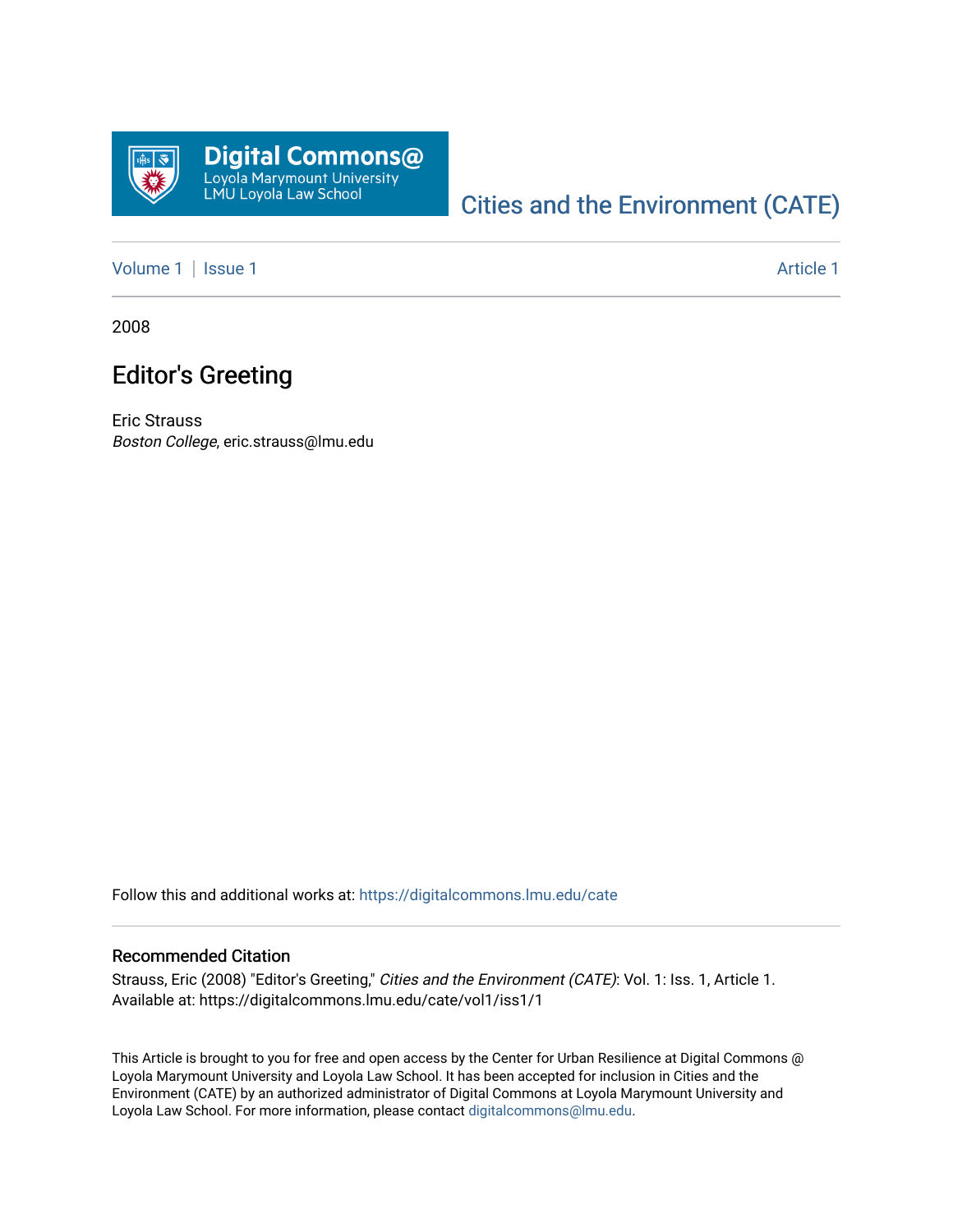Editor's Greeting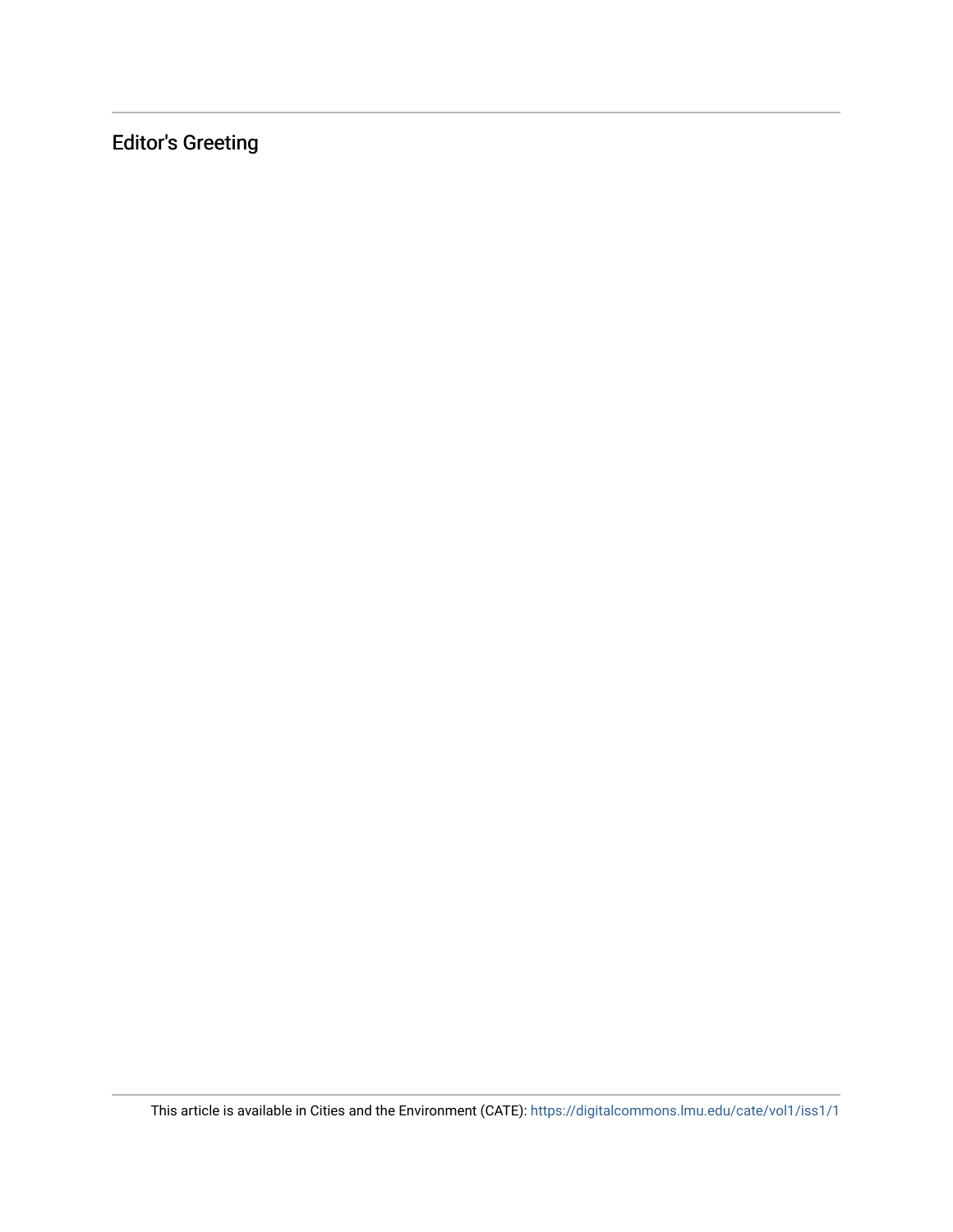## **CATE Volume 1:** *Editor's Greeting*

Welcome to the inaugural edition of *Cities and the Environment*. Our mission is to bring together research scientists, urban practitioners and communitybased professionals in a multi-media forum of peer-reviewed articles that address the challenges of understanding and managing urban ecosystems. Our goal is to contribute to the development of healthy and sustainable urban communities by providing engaging and practical information to urban stakeholders. Details of our organization can be found on our home page.

The novel format of this journal reflects the vision of its founding collaborators, which include members of the Urban Ecology Collaborative, the U.S.D.A. Forest Service, the Boston College Environmental Studies Program and The Urban Ecology Institute. CATE will feature basic research articles written to expand our understanding of urban ecological theory, as well as articles that report best practices in urban environmental management. The journal structure allows for comments and addenda to articles to be added as received. The web-based nature of CATE allows the impact of the articles to grow through time as additional material bolsters the authors' original contribution. In addition, our editors have developed a special section for urban education that will include both theoretical and practitioner components. Here at CATE, we are committed to providing a forum for urban science educators and to provide linkage between the scientific and educational communities. We are eager to report the efforts of urban ecologists who are teaching in both the formal and informal settings. The journal will also be a forum to report out the findings presented at out annual meeting of the Urban Ecology Collaborative held at Boston College

The next issue CATE will include papers from the annual urban ecology research conference at Boston College that will focus on the Forest Service Initiative on *Urban Long Term Research Areas* (ULTRA's). Certain editions of CATE will have specific themes and be hosted by guest editors. In 2009, CATE will feature a special issue on *ecological landscaping* hosted by Loren Byrne of Roger Williams University. An additional topic for development in the journal is *Pollination Services and Food Security in Urban Landscapes*. The editors at CATE encourage you to suggest a theme of interest for the journal and are eager to provide a forum for your scholarship.

 We are indebted to the gracious support of the Boston College Libraries and the Berkeley E-Press for hosting *Cities and the Environment* and to the Forest Service for providing support for staff time on this project. Our staff includes *Managing Editor*, Anne Cumming from the Forest Service, *Copy Editor*, Jessica Schmierer from the Boston College Environmental Studies Program and *Assistant Editor*, Dean Szumylo from Duke University. They have done yeoman's service in bringing this first edition to press. The hard work of our Editors, Morgan Grove from the Forest Service, Paige Warren from University of Massachusetts, Alan Berkowitz from the Institute of Ecosystems Studies and Mike Barnett from Boston College have